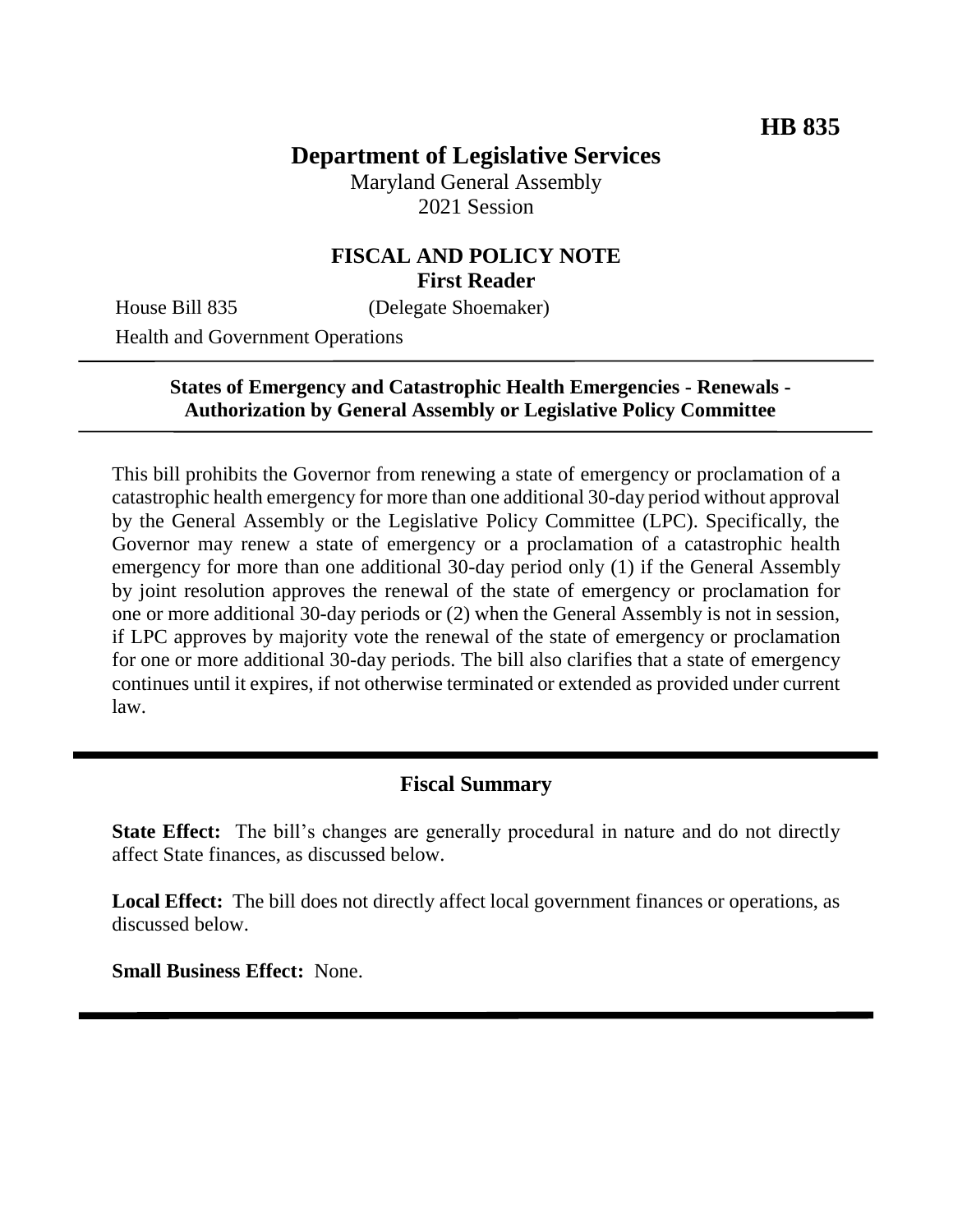# **Analysis**

### **Current Law:**

#### *Maryland Emergency Management Agency Act*

Title 14, Subtitle 1 of the Public Safety Article (Maryland Emergency Management Act) requires the Governor to declare a state of emergency by executive order or proclamation if he or she finds that an emergency has developed or is impending due to any cause. The state of emergency continues until (1) the Governor finds that the threat or danger has passed or the emergency has been dealt with to the extent that emergency conditions no longer exist and (2) terminates the state of emergency by executive order or proclamation. A state of emergency may not continue for longer than 30 days unless renewed by the Governor. The General Assembly may terminate a state of emergency at any time by joint resolution.

After declaring a state of emergency, the Governor may take specified actions if he or she finds them necessary in order to protect the public health, welfare, or safety. Among other things, the Governor may suspend the effect of any statute or rule or regulation of an agency of the State or a political subdivision.

#### *Governor's Health Emergency Powers*

Title 14, Subtitle 3A of the Public Safety Article authorizes the Governor to issue a proclamation declaring the existence of a catastrophic health emergency. "Catastrophic health emergency" means a situation in which extensive loss of life or serious disability is threatened imminently because of exposure to a deadly agent, including a viral agent capable of causing extensive loss of life or serious disability.

The Governor must rescind the proclamation whenever the Governor determines that the catastrophic health emergency no longer exists. Unless renewed, the proclamation expires 30 days after issuance. The Governor may renew the proclamation for successive periods of up to 30 days if he or she determines that a catastrophic health emergency continues to exist.

After proclaiming a catastrophic health emergency, the Governor may order the Secretary of Health or other designated official to:

 seize immediately anything needed to respond to the medical consequences of the catastrophic health emergency;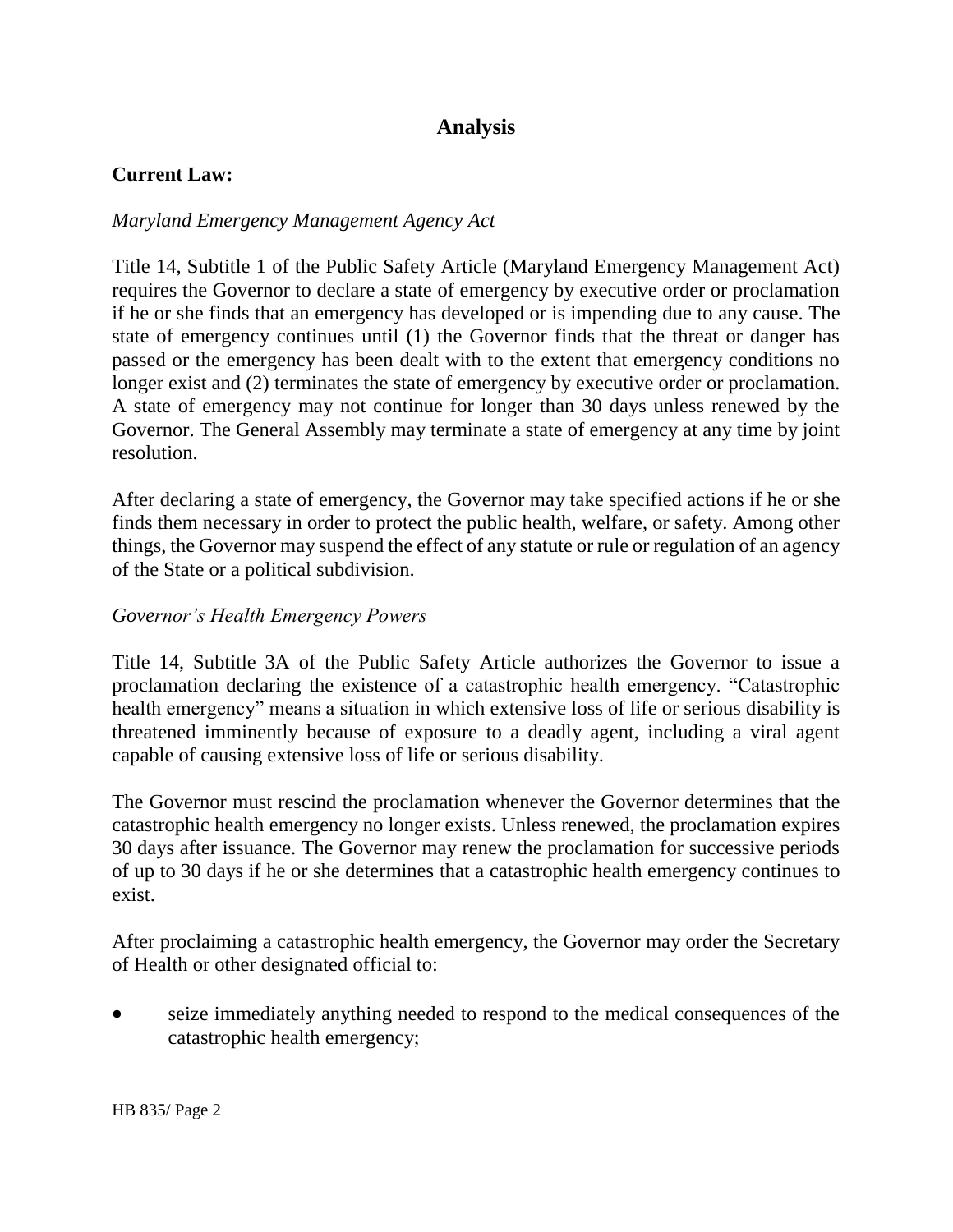- work collaboratively, to the extent feasible, with health care providers to designate and gain access to a facility needed to respond to the catastrophic health emergency; and
- control, restrict, or regulate the use, sale, dispensing, distribution, or transportation of anything needed to respond to the medical consequences of the catastrophic health emergency by (1) rationing or using quotas; (2) creating and distributing stockpiles; (3) prohibiting shipments; (4) setting prices; or (5) taking other appropriate actions.

If medically necessary and reasonable to treat, prevent, or reduce the spread of the disease or outbreak believed to have been caused by the exposure to a deadly agent, the Governor may order the Secretary of Health or other designated official to:

- require individuals to submit to medical examination or testing;
- require individuals to submit to vaccination or medical treatment unless the vaccination or treatment likely will cause serious harm to the individual;
- establish places of treatment, isolation, and quarantine; or
- require individuals to go and remain in places of isolation or quarantine until the Secretary of Health or other designated official determines that the individuals no longer pose a substantial risk of transmitting the disease or condition to the public.

In addition, the Governor may order the evacuation, closing, or decontamination of any facility. If necessary and reasonable to save lives or prevent exposure to a deadly agent, the Governor may order individuals to remain indoors or refrain from congregating.

**State/Local Fiscal Effect:** Any change in General Assembly or LPC activities as a result of the bill can be absorbed within existing budgeted resources.

In the event that, under the bill, the General Assembly or LPC does not approve the proposed renewal of a state of emergency or of a proclamation of a catastrophic health emergency, State and local operations and/or finances are potentially affected. Any such impact, however, cannot be reliably predicted, as it depends on the circumstances of the emergency and the timing of when the state of emergency or proclamation would otherwise terminate in the absence of the bill. As discussed above, the General Assembly may, under current law, terminate a declared state of emergency at any time by joint resolution. For purposes of this fiscal and policy note, it is assumed that the bill's changes primarily alter procedures for renewing a state of emergency or proclamation of a catastrophic health emergency and do not directly affect State or local finances or operations.